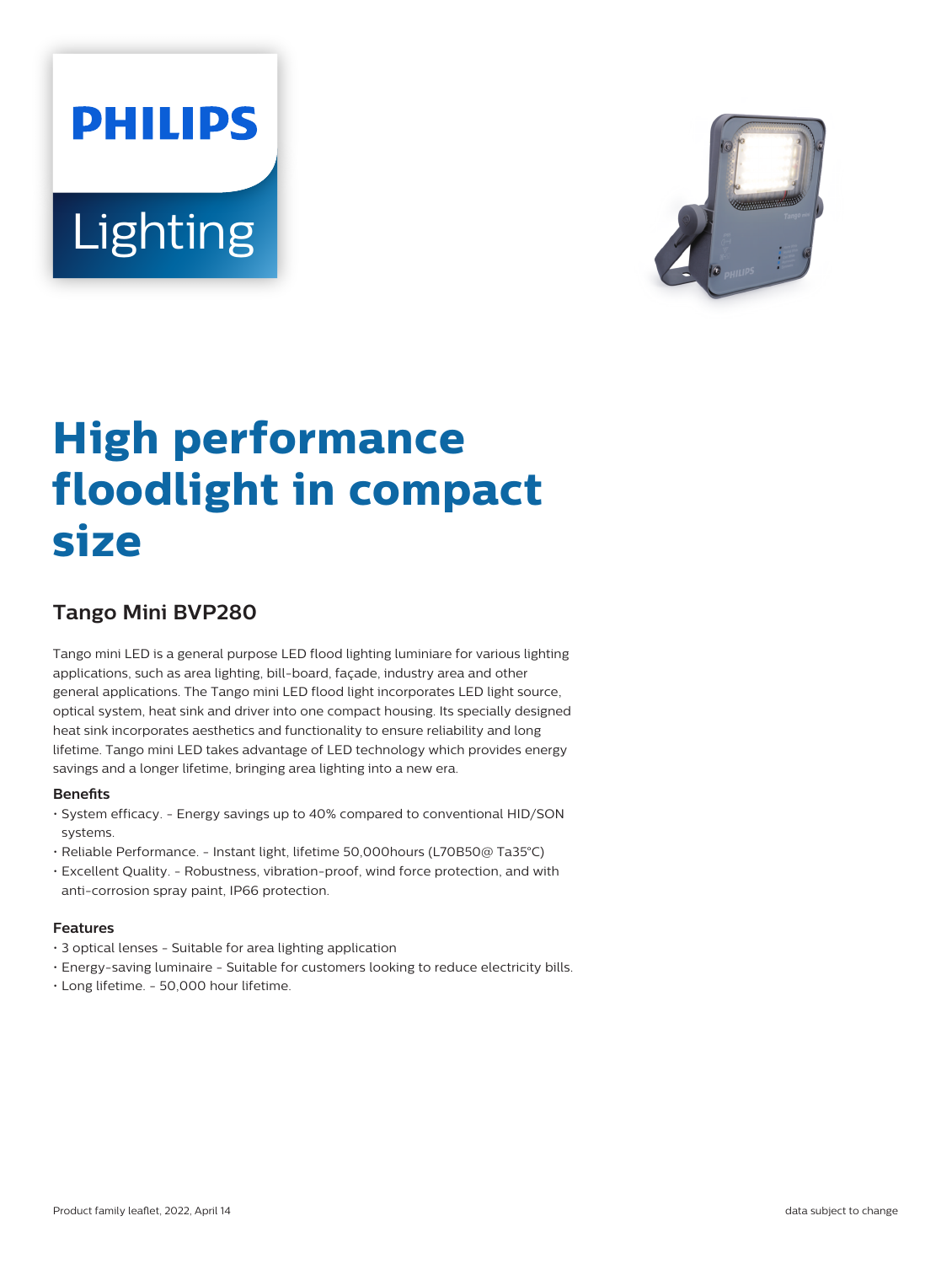### **Tango Mini BVP280**

#### **Application**

- Architecture lighting
- Landscape lighting
- Billboards
- Securty lighting
- Parking area lighting
- Parks
- Industry

#### **Versions**



**BVP280**